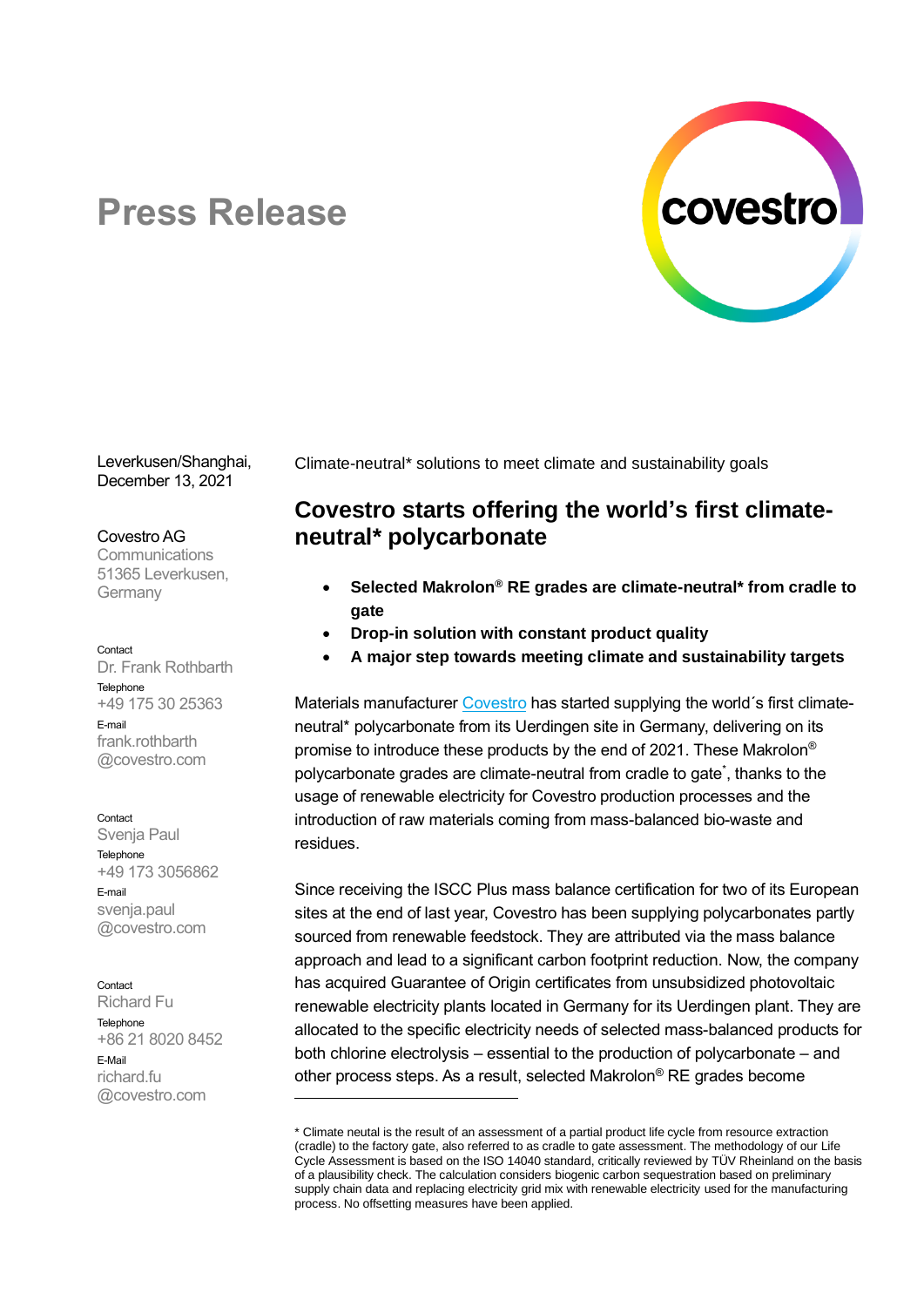

climate-neutral\*. These products are to be shown at the Consumer Electronics Show in Las Vegas in January 2022.

Sucheta Govil, Chief Commercial Officer of Covestro: "I am very proud of the launch of this climate-neutral product and its presentation at this important trade fair. This is another milestone in pursuing our sustainability vision: We are accompanying our customers in accelerating the transition to the circular economy, as well as helping to build an industrial ecology that favors circularity."

"This is an important milestone towards our vision to be fully circular," says Lily Wang, Head of the Engineering Plastics segment at Covestro. "We have taken a big step forward to help our customers meet their sustainability targets, by offering a climate-neutral product that is at the same time a drop-in solution to speed up the transformation towards a circular future."

# **Drop-in solutions to accelerate the transition to a circular economy**

"Our climate-neutral Makrolon® RE portfolio is a material of choice for customers looking for lower-carbon-footprint alternative raw materials. What's more, they have the same good quality and performance as fossil-based polycarbonates, and are a drop-in replacement without the need to modify existing processes or workflows," adds Jimena Ruesta, Venture Manager, Sustainability Solutions at Covestro's Engineering Plastics segment.

The company is gradually converting to alternative raw material sources including renewables as part of a comprehensive program to drive forward the transition to a circular economy. Integral to this program is the adoption of the mass balance approach, which is a chain of custody method that allows fossil and alternative feedstock to be mixed in production but separated in bookkeeping. It is able to track materials through the value chains and allows attribution of alternative feedstock, like bio-based raw materials, to selected end products.

Through the mass balance approach, alternative raw materials are introduced into the value chain while taking advantage of the existing chemical infrastructure with its high efficiency and economies of scale, accelerating the transition of the industry to a circular economy of plastics.

# **Commitment to renewable energy investment**

Covestro is also stepping up efforts to source more renewable energy to power its sites. In 2019 Covestro signed the world's largest corporate supply contract with Ørsted for offshore wind energy to cover a considerable part of its electricity demand in Germany with wind energy from the North Sea starting 2025. Additionally the company has signed a supply agreement with ENGIE for green